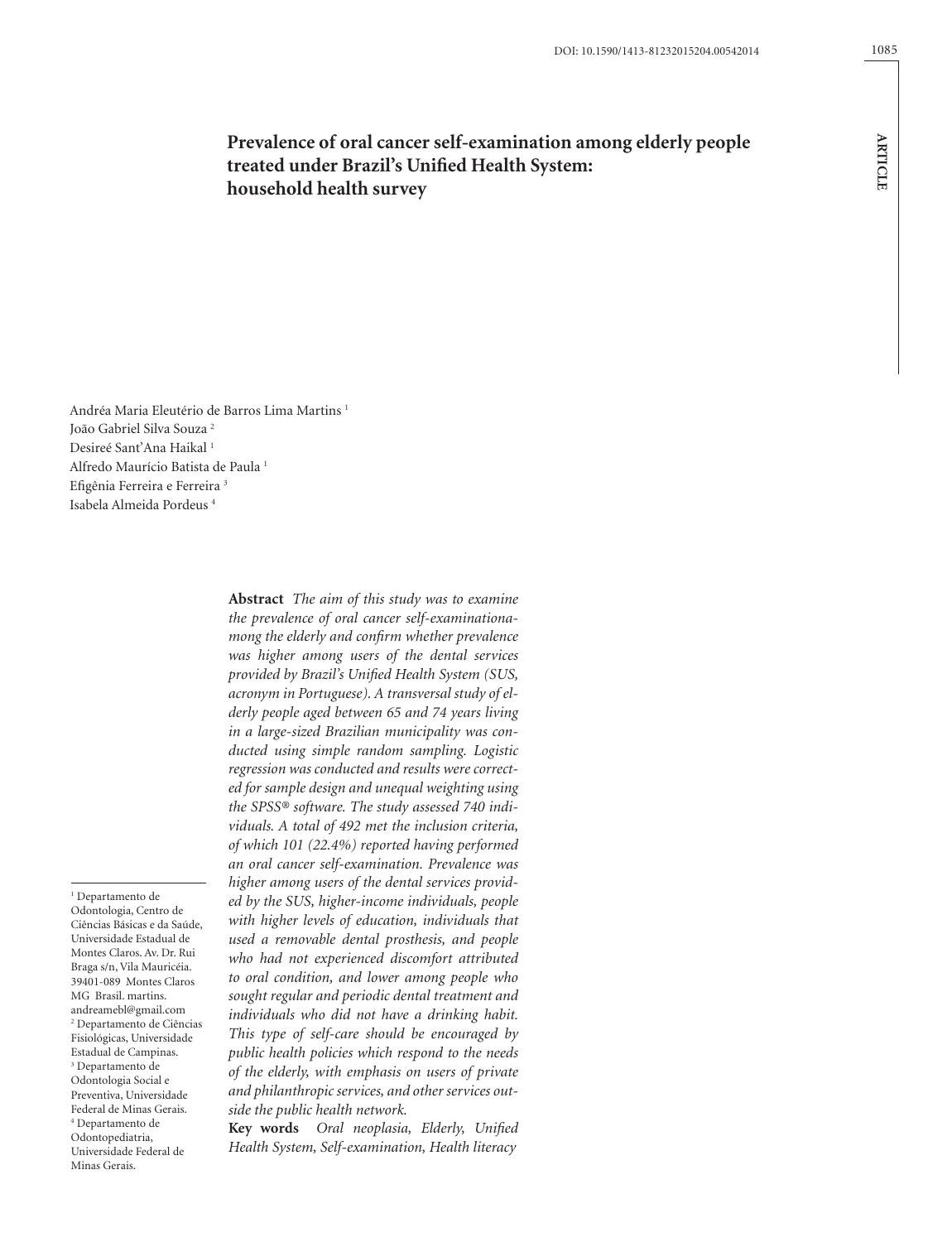Social inequality is widespread in Brazil. The history of public health in Brazil is marked by the creation of the Unified Health System (SUS, acronym in Portuguese) in 1988, whose underlying principles include equity, universality and comprehensiveness. Since the creation of the SUS, significant investments have been made in human resources, science and technology, and Primary Health Care (PHC), and a significant portion of the Brazilian population has been able to access healthcare services. The health care system in Brazil has also become increasingly decentralised and social participation and awareness among the population regarding the right to healthcare has broadened. However, certain challenges remain to be overcome by the SUS, including the provision of equitable and sustainable universal coverage, and the transition towards a healthcare model which is capable of addressingdemographic and epidemiological changes, centred on promoting health through intersectoral action and the integration of health services. These challenges are not technical, but rather political, and can only be solved through the joint efforts of individuals and society. To overcome these challenges, greater political mobilisation is necessary to restructure funding and redefine the roles of the public and private health sectors so as to ensure the political, economic, scientific and technological sustainability of the SUS<sup>1</sup>. Given the importance of the social dimension of the SUS in Brazil, there is a need to learn from past successes and failures in order to confront the challenges highlighted above and consolidate the system's principles<sup>2</sup>. A number of improvements have been observed in public health policies, especially those which respond to the needs of priority groups such as the elderly<sup>3</sup>, who comprise a growing segment of Brazilian society<sup>4</sup>. In 2004, oral health was incorporated into the SUS through the creation of the National Oral Health Policy, which addresses oral health care among the elderly<sup>5</sup>.

The rise in the elderly population around the world is a result of socioeconomic transformation and changes in habits<sup>5</sup>. This segment of the population is more exposed to risk factors for cancer and other chronic degenerative diseases. In Brazil, cancer, considered a worldwide public health problem, is one of the leading causes of death 6 . In 2012, there were 14.1 million new cases of cancer around the world and a total of 8.2 milliondeaths due to the disease. Without preventative measures, the cancer burden is likely torise in developing countries and is expected to grow at an even faster pace in developed countries. The number of new cases of oral cancer among males in Brazil was estimated at 11,280 in 2014, which is equivalent to an estimated risk of 11.5 new cases per 100,000 men, while in women the number of cases and estimated risk were 4,010 and 3.92 per 100,000, respectively. Excluding nonmelanoma skin cancer, oral cancer is the fifth most common cancer among men and the eleventh most common among women7 . The distribution of new cases of this type of cancer in Brazil is heterogeneous, with the greatest concentration of cases in the Southeast and South regions of the country<sup>8</sup>. Tobacco and alcohol are the main risk factors for the disease, principally when their use is combined<sup>9,10</sup>. Social determinants, such as precarious socioeconomic situation and poor education, are also risk factors<sup>11</sup>.

The early diagnosis of oral cancer may occur in the following circumstances: 1) the detection of suspicious skin lesions during a visit to the dentist; 2) Screening followed by dental examination as a result of the detection of suspicious skin lesions; 3) dental examination as a result of oral cancer self-examination where the patient detected something unusual. In the above cases, after oral examination performed by an oral health professional, it is necessary to carry out a histopathological examination to confirm the suspicion. Screening is only carried out in some localities and is often only available on a periodic basis. If people are advised to carry out oral self -examination, including during periods between dental consultations, for various reasons and/or screenings, this would ensure the greatest possibility of early diagnosis and treatment of this cancer, including in locations where screening is not a standard policy, where the policy has not yet been established, and also in locations where the policy is already standard.

A randomized clinical trial conducted in Kerala in India over a period of nine years (1996 to 2004) implemented educational activities and screening by trained professionals to detect cancerous lesions, followed by early diagnosis and immediate treatment of oral cancer, among a sample of 167,741 individuals, while a control group received normal health service. The rate of mortality due to oral cancer among male smokers and drinkers, and fatalities among individuals with oral cancer were lower in the test group than in the control group<sup>12</sup>. Access to information on how to prevent oral cancer through oral cancer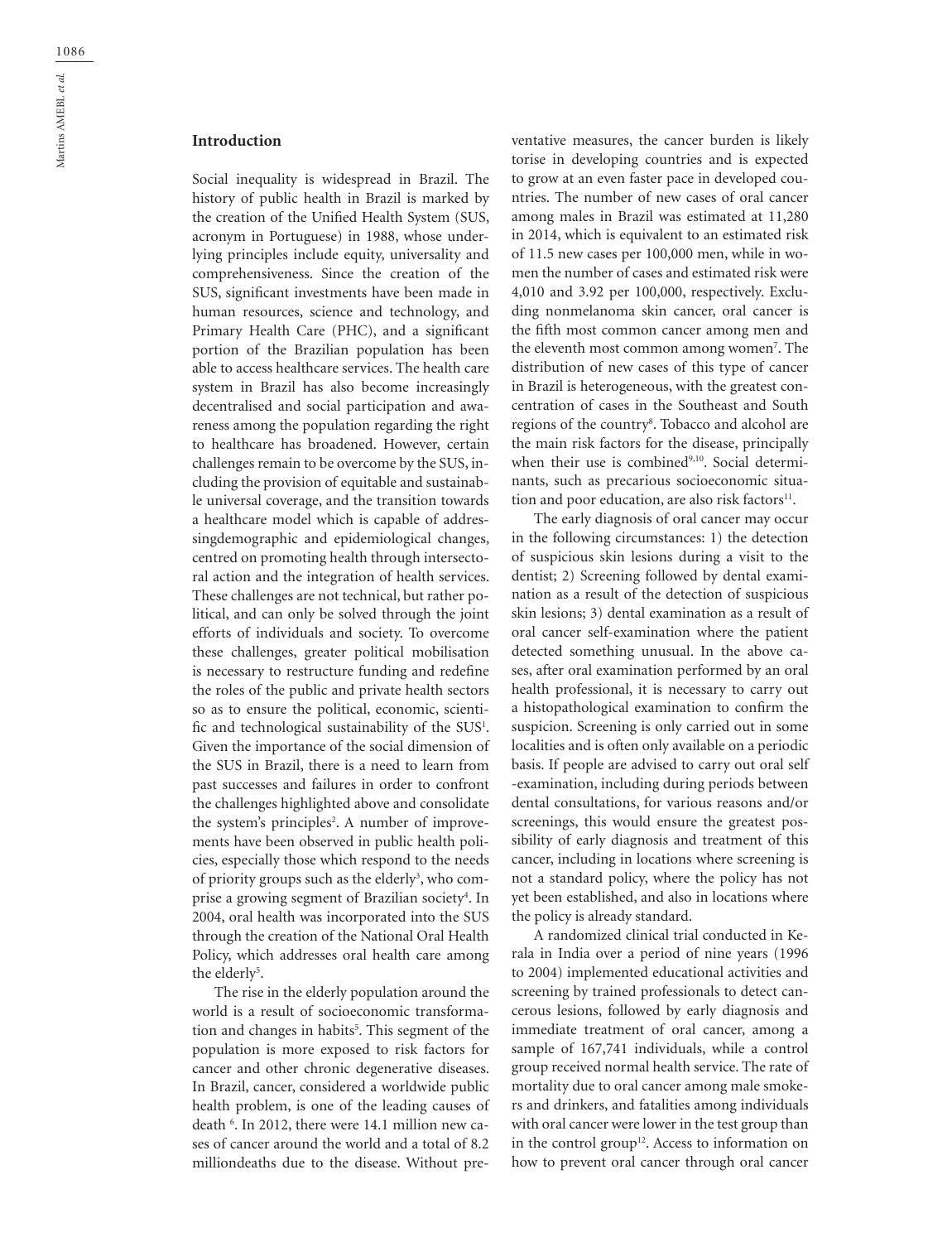1087

self-examination followed by an examination carried out by an oral health professional facilitates early diagnosis. Health education therefore plays an important role in health promotion and the prevention of oral cancer. In light of this, health promotion and oral cancer prevention policies have been implemented in a number of localities in Brazil<sup>13,14</sup>.

Oral cancer self-examination is a non-invasive, reliable and low cost method of early detection of suspicious oral lesions recommended for the general population<sup>15</sup> and is also an effective way of increasing awareness of oral cancer<sup>16</sup>. Oral cancer self-examinationis an integral part of public health policies directed towards the prevention and early diagnosisof oral cancer<sup>15</sup>. Therefore, the identification of the factors which influence (or are influenced by) oral cancer self -examination can help elucidate and expand this practice, especially among the elderly. Within the context of the SUS, PHC settings are particularly appropriate environments for health promotion activities, such as control of risk factors, early diagnosis of oral cancer and health care<sup>14</sup>. Dental services provided under Brazil's PHC system include actions in the community based on health promotion, disease prevention and health education<sup>13</sup>. Health education may remove the barriers to early diagnosis, and reduce the time elapsed between the detection of signs of cancer through self-examination and treatment<sup>14</sup>. With regard to health promotion, the objective of health education is to improve "health literacy". In 2012, Sørensen et al*.*, presented a theoretical model containing variables which influence and are influenced by the level of health literacy<sup>17</sup> (Figure1).

The model<sup>17</sup> shows proximal and distal factors which determine and/or are determined byhealth literacydesignated by the following characteristics: previous knowledge of the relevant health topic, competences and motivation to access (capacity to seek, find and obtain health information), understand (capacity to understand the relevant health information), assess (capacity to interpret, filter and judge the information received) and apply (capacity to communicate and use the information to take decisions which maintain or improve one's health status) health-related information. The model presents a number of factors related to health literacy: distal causes include the main determining factors or consequences attributed to social and environmental conditions (demographic situation, culture, language, political forces and social systems), while proximal causes include those related to social situation (support, family and peer influence, use of the media and state of the physical environment), and those regarding personal determinants (age, sex, race, socioeconomic status, education, occupation, employment, income and level of schooling). The authors also suggest other factors which may be related to health literacy (determinants and/or consequences): use of health services, health costs, health behaviours, health outcomes, participation, empowerment, equity and maintenance. The model shows that there is a feedback relationship between all factors and health literacy<sup>17</sup>, with the exception of age and race, which remain the same regardless of health literacy. Empowerment, which may be related to a high level of health literacy<sup>17</sup>, refers to social action that promotes the participation of people, organisations and communities in their own destiny or that of society as a whole<sup>18</sup>.

Oral cancer self-examination may be one of the consequences of empowerment and health education in people with a high level of "health literacy". Thus, the analysis of the prevalence of self-examination and differences in levels of prevalence among users of the dental services provided by the SUS and users of other services outside the public health system may provide a valuable input to public health policies. Given the lack of research on this issue, this study therefore proposes an assessment of oral cancer self-examination based on the theoretical model created by Sørensen et al*.* 17.

## **Methodology**

A transversal analytic study was conducted between2008 and 2009 using a random sample of individuals aged between 65 and 74 years living in Montes Claros, a large-sized municipality in the state of Minas Gerais, Brazil<sup>19</sup>. Sample size was calculated based upon an estimate of the proportion of occurrences of events or diseases in 50% of the population, a standard error of 5.5%, a 20% non-response rate, proportionality between gender, and a design effect of 2.0. Clusters were selected using simple random sampling. The estimated minimum sample size was 740 based on a total elderly population of 9,929.

The study assessed individuals who said that they had used dental services and had answered the question about oral cancer self-examination. Individuals with cognitive problems were excluded from the study. The participants were assessed using the mini Brazilian version of the men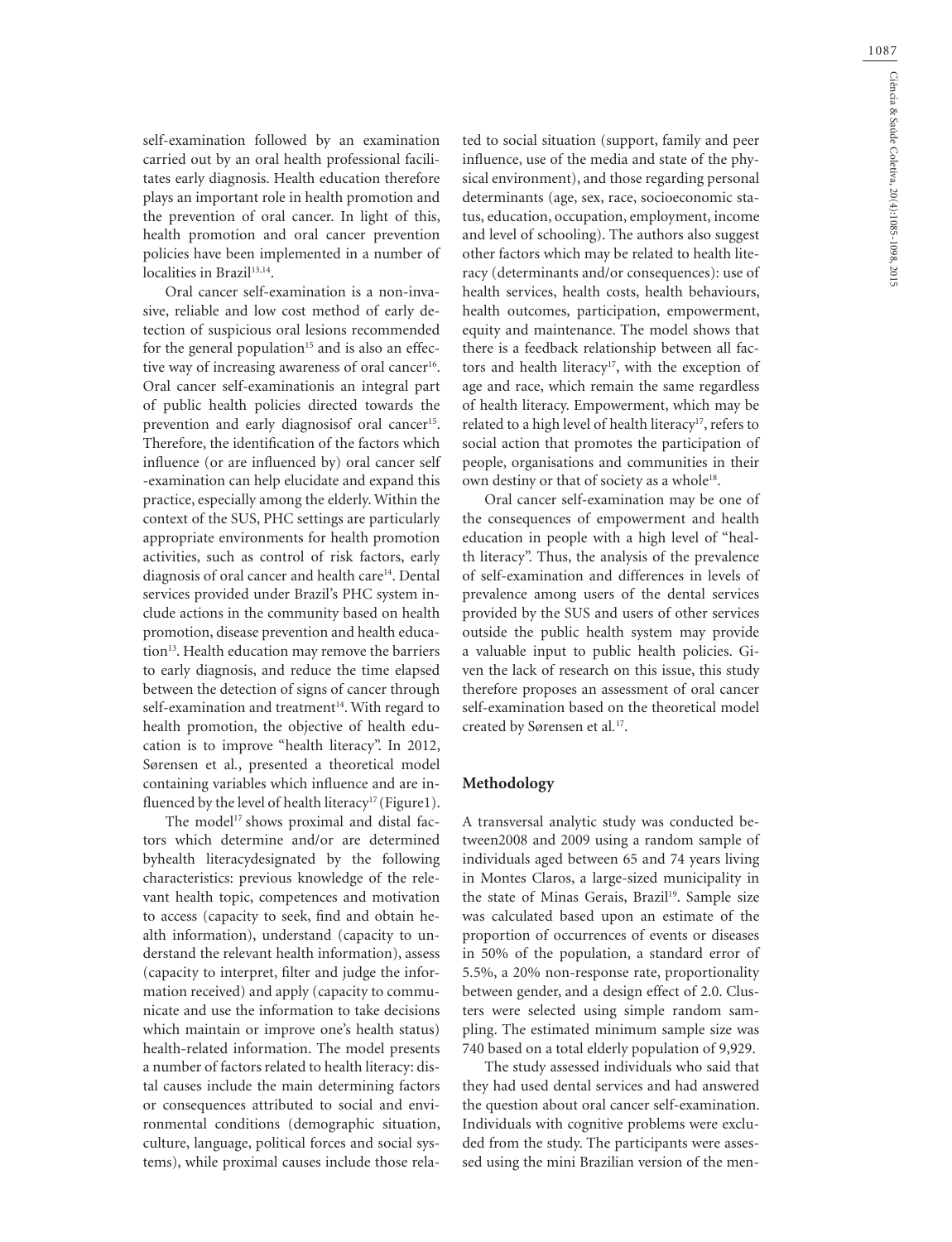1088



**Figure 1.** Theoretical model of health literacy presented by Sørensen et al. (2012).

Source: Sørensen et al., 2012<sup>17</sup>.

tal state examination (MMSE)<sup>20</sup>. The following cut-points were established for level of education: 21 (illiterate), 22 (low level of education – one to five years of schooling), 23 (medium level of education – six to 11 years of schooling), and 24 (high level of education - 12 or more years of schooling)<sup>21</sup>. Those individuals whose MMSE score was under that of the relevant cut-point were defined as having cognitive impairment and were excluded from the study. The assessment of oral health status was carried out in accordance with World Health Organization (WHO, 1997) diagnostic criteria<sup>22</sup>. Data collection was carried out by trained dentists assisted by dental students in a spacious environment under natural light and using a sterilised mirror and periodontal probe. Data was calibrated using Kappa statistics and the intraclass correlation coefficient ( $\alpha$  = 0.61 for inter and intraexaminer reliability) and stored in notebook developed for this study<sup>19</sup>.

The dependent variable was based on the following question: "have you ever performed self-examination of your mouth? (yes/no)". Based on the model developed by Sørensen et al*.*, independent variables were combined into the

following five groups each with respectivesubcategories: personal determinants, health services/ health costs, health behaviours, and health outcomes<sup>17</sup>. The personal characteristics subcategories were age, self-declared race, sex, marital status, years of schooling, income measured in number of minimum salaries. The health services/health costs subcategories were type of dental service used (SUS/private/philanthropic/other services outside the public health network), and the main independent variable was time, in years, since the last visit to the dentist and motive for the visit.

The health behaviours subcategories were current and past smoking habits, and current and past drinking habits. Health outcomes subcategories were presence of chronic diseases based on the general health statusreported by the participant. Objectiveand subjective oral health status was assessed. Objective status included alterations in oral soft tissueand use of removable dentures, while subjective oral health status was based on self-perception (need for dental treatment, toothache and painful gums in the previous six months, uncomfortable feeling in the mouth, head or neck), and on an assessment of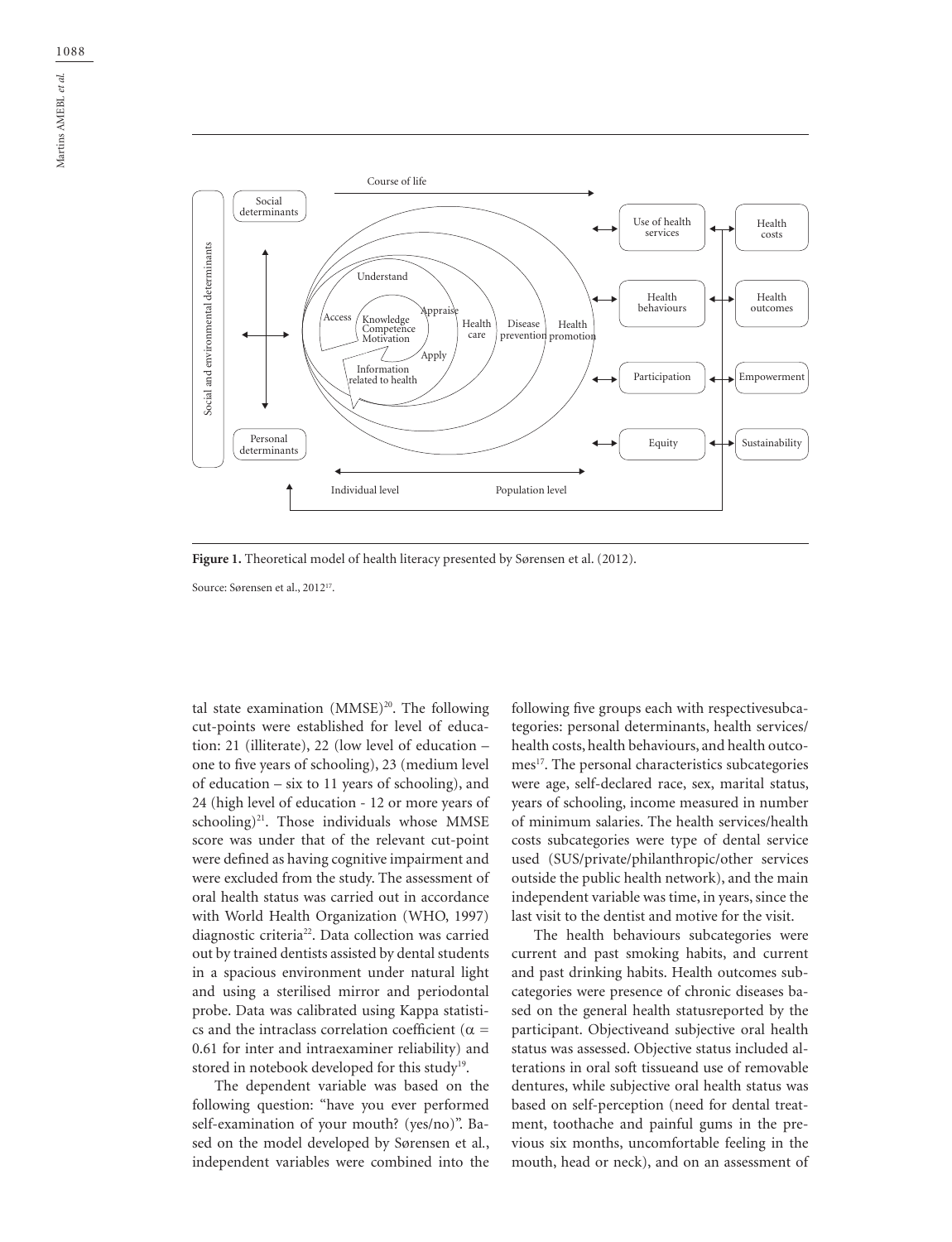impacts due to oral disorders using the Brazilian version of the Oral Health Impact Profile (OHIP-14). This questionnaire is made up of 14 questions which measure discomfort attributed to oral condition in the last 12 months<sup>23</sup>. Questions are answered based on a five-point Likert scale with the following response categories: "Always", "Fairly often", "Occasionally", "Hardly Ever" and "Never". Those individuals who answer "Always" or "Fairly often" to at least one of the 14 questions are considered to have suffered an impact attributed to oral disorders<sup>24</sup>.

Data was analysed using the SPSS® Statistics 18.0 software. Given that the study involved a complex form of cluster sampling, data was corrected for sample designand unequal weighting. The descriptive analysis of the categorical variables used corrected relative frequency (%), standard error (SE) and design effect (Deff). With respect to the quantitative variables, the mean, SE and Deff were calculated and corrected for the design effect. The results of the bivariate analysis and logistic regression, conducted to identify factors associated with the dependent variable, were corrected for design effect. The odds ratio, 95% confidence intervals (OR/IC 95%), p-value and Deff were calculated. A significance level of 20%  $(\alpha = 0.20)$  was adopted for the bivariate analysis to select the independent variables, and 5%  $(\alpha = 0.05)$  for the multivariate analysis/logistic regression. The final multivariate model was adjusted to retain only those independent variables associated with the dependent variable. The study was carried out in accordance with the ethical principles contained in the National Health Council Resolution N°196/96<sup>25</sup>.

## **Results**

The study assessed 740 individuals (92% response rate). A total of 492 met the inclusion criteria, of which 101 (22.4%) reported having performed an oral cancer self-examination. The average age of the sample was 68.35 years (SE 0.16, Deff 1.47). The majority of the sample was female, had zero to four years of schooling, used private dental services, or received treatment outside the public health network, and did not present changes in the oral mucosa (Table 1).

Bivariate analysis to select the independent variables showed a significant association (20%) between oral cancer self-examination and selfdeclared race, education level, per capita income, type of dental service used, motive of use, drinking habits, use of a removable denture and self-perception of toothache and painful gums in the previous six months (Table 2).

Multiple logistic regression showed an association between oral cancer self-examination and personal determinants, health services/health costs, health behaviours, and health outcomes (Table 3).

### **Discussion**

The low prevalence of oral cancer self-examination found among the elderly in Montes Claros (22.4%) is of concern, since the elderly are more susceptible to oral cancer than other segments of the population<sup>26</sup>. Prevalence was higher among individuals treated under the SUS (31%). A previous study observed an oral cancer self-examination prevalence rate of 7.2% among a sample with an average age of  $52.7$  years<sup>27</sup>. In contrast, another study observed a prevalence rate of 68.9% among young adults<sup>28</sup>. These differences may be explained by the age of the individuals assessed by these studies, which is called the "cut-off effect". Other reasons may include differences in the sociodemographic characteristics of the samples. The lower prevalence of oral cancer self-examination among older people compared to young adults is to be expected due to low health literacy which engenders vulnerability to cancer 29. This vulnerability was observed by a quantitative-qualitative study with a sample of older people which examined the role of health literacy practices. The study collected information about reading and writing habits and related difficulties, and the relevance of these habits among older people, and showed that the elderly acknowledge that these activities contribute to promoting healthy and active ageing and improvements in cognition. However, the participants of this study highlighted a number of difficulties including those related to spelling, texts, and biological terms29. Furthermore, low levels of income and/or education may also accentuate vulnerability related to the level of health literacy attributed to educational activities that envisage health promotion. Educational activities can also have an influence on the self-perception of oral health status, help patients detect oral problems and promote self-care to prevent or treat oral diseases in their early stages<sup>30</sup>. The self-perception of oral health among the majority of Brazilian elderly is satisfactory, even when it is actually poor $31$ . It is possible that many older people feel that self-exa-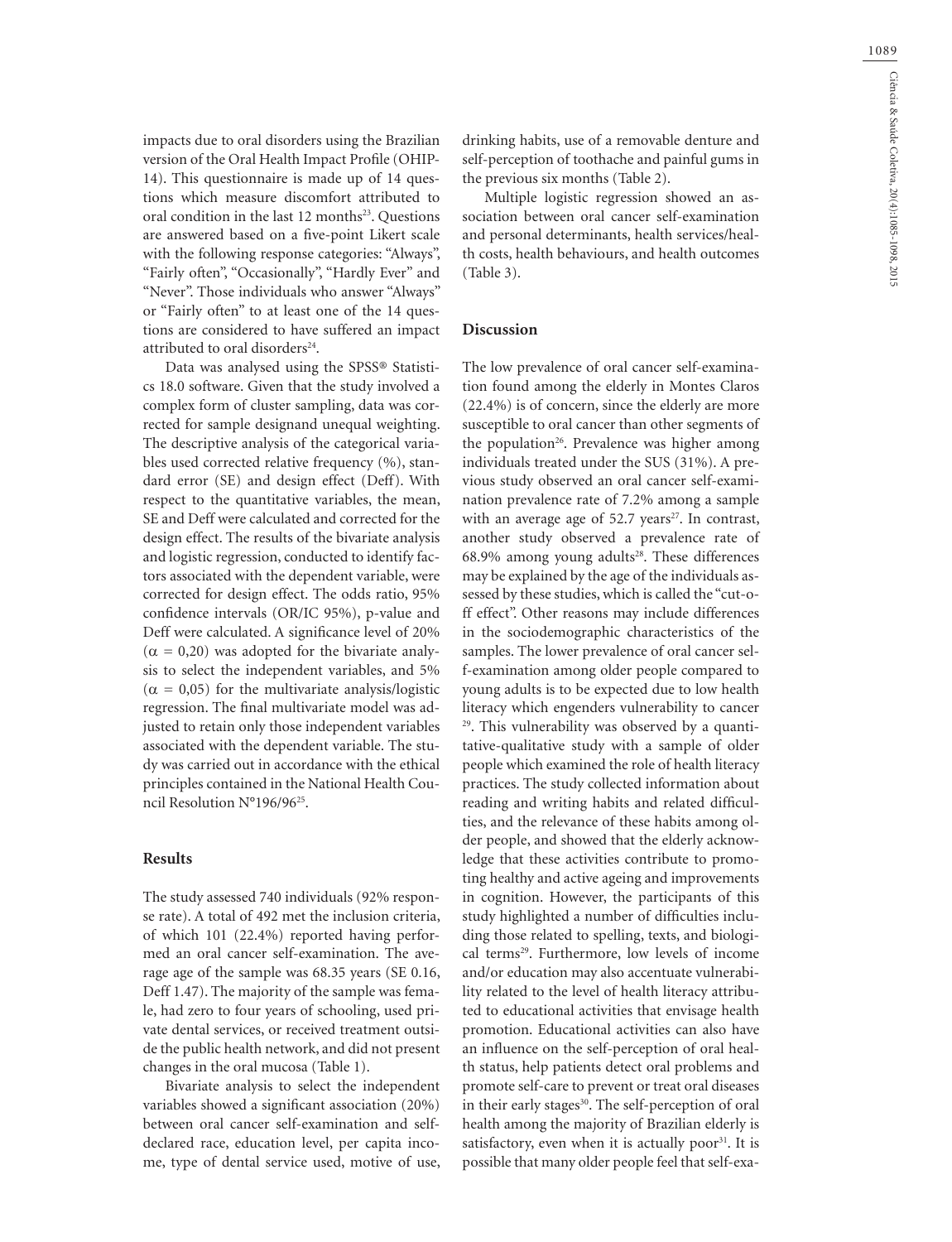| <b>Variables</b>                                     | $\%$ <sup>a</sup> | <b>SE</b> | Deff   |
|------------------------------------------------------|-------------------|-----------|--------|
| Oral cancer self-examination                         |                   |           |        |
| N <sub>0</sub>                                       | 77,6              |           |        |
| Yes                                                  | 22,4              | 2,9       | 2,604  |
| Personal characteristics                             |                   |           |        |
| Age (years)                                          |                   |           |        |
| 69 to 74                                             | 41,5              |           |        |
| 65 to 68                                             | 58,5              | 2,6       | 1,495  |
| Self-declared race <sup>b</sup>                      |                   |           |        |
| <b>Brown</b>                                         | 45,4              | 3,7       | 2,949  |
| Black                                                | 16,1              | 2,2       | 1,903  |
| Indigenous                                           | 0,5               | 0,4       | 1,653  |
| Yellow                                               | 0,9               | 0,5       | 1,319  |
| White                                                | 37,1              | 4,7       | 5,133  |
| Sex                                                  |                   |           |        |
| Male                                                 | 47,8              |           |        |
| Female                                               | 52,2              | 2,7       | 1,645  |
| Marital status                                       |                   |           |        |
| Single/Widower/Divorced                              | 30,8              |           |        |
| Married/Stable union                                 | 69,2              | 3,4       | 2,972  |
| Schooling (years of study)                           |                   |           |        |
| 0 to 4 years                                         | 59,1              |           |        |
| 5 years or over                                      | 40,9              | 5,2       | 3,958  |
| Income measured in number of minimum salariesb,c     |                   |           |        |
| One or less                                          | 66,8              |           |        |
| More than one                                        | 33,2              | 4,0       | 3,842  |
| Health services/health costs                         |                   |           |        |
| Type of dental service used <sup>b</sup>             |                   |           |        |
| Public/SUS                                           | 27,5              | 4,4       | 5,282  |
| Private                                              | 62,4              | 3,6       | 2,956  |
| Other services outside the public network            | 9,7               | 2,0       | 2,475  |
| Philanthropic                                        | 0,4               | 0,2       | 0,734  |
| Household registered in the ESF                      |                   |           |        |
| No                                                   | 43,6              |           |        |
| Yes                                                  | 56,4              | 8,4       | 15,885 |
| Time elapsed since last visit to the dentist (years) |                   |           |        |
| One or more                                          | 72,9              |           |        |
| Less than one                                        | 27,1              | 2,8       | 2,112  |
| Reason for using dental service                      |                   |           |        |
| Treatment                                            | 62,9              |           |        |
| Routine                                              | 37,1              | 3,6       | 2,994  |

**Table 1.** Descriptive analysis of the prevalence of oral cancer self-examination, personal characteristics, use of health services, health costs, health behaviours, and health outcomes among the elderly in Montes Claros/Minas Gerais, 2008/2009. n = 492.

continua

mination is unnecessary due this false perception of good oral health status. The low prevalence of oral cancer self-examinationamong the present study sample may be related to the lack of knowledge about the need for self-examination and self-care or the lack of access to information on how to perform self-examination. Research carried out in the United States showed that, despite the fact that the majority of dentists agree

thatoral cancer self-examinationis important for prevention purposes, less than half provide their patients with information on the subject<sup>32</sup>. It should be noted that this question has not been investigated in Montes Claros. The likelihood of an oral examination performed by a dentist is greater when an individual practices oral cancer self-examination because the individual is more likely to perceive the need to seek professional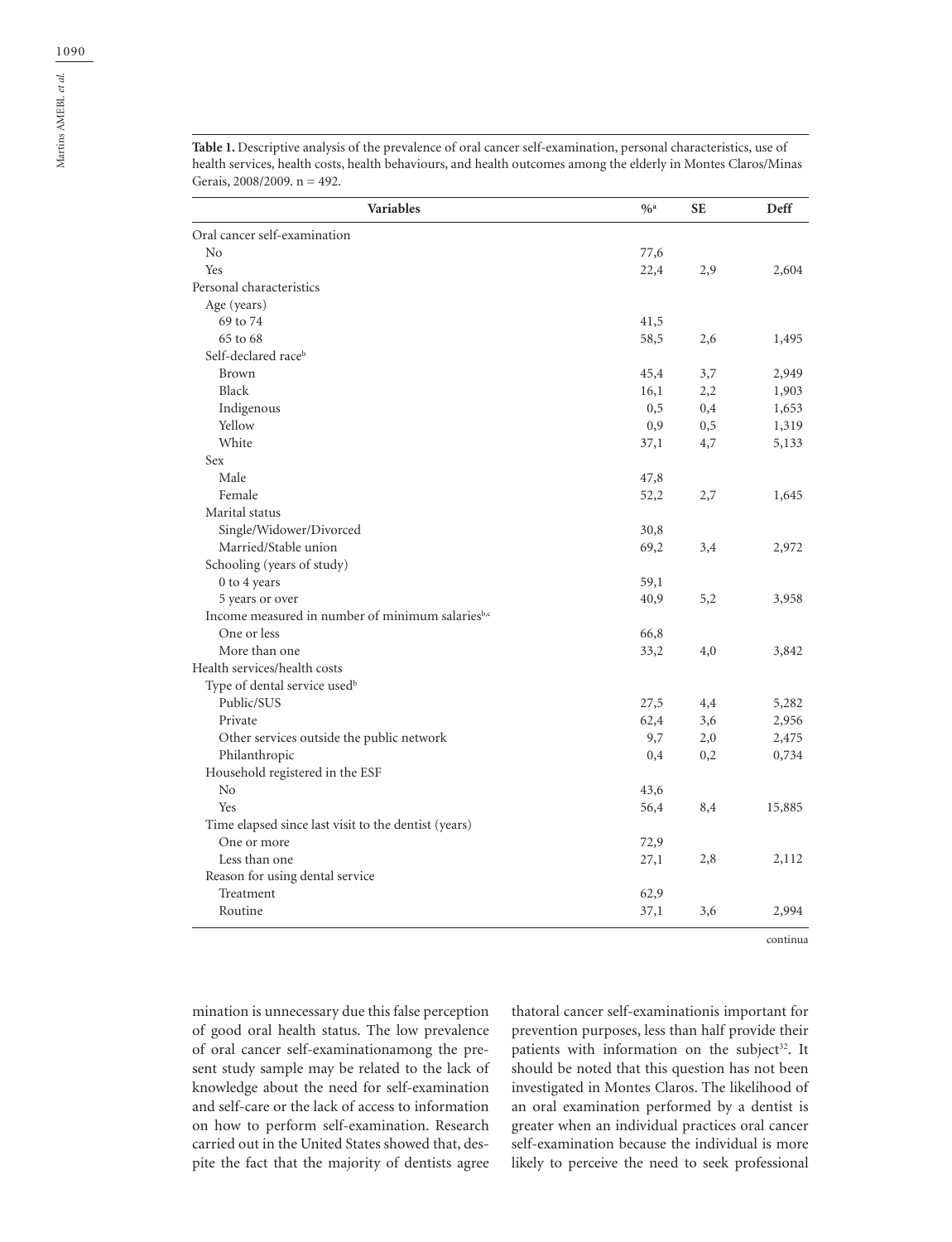| <b>Table 1.</b> continuation                    |  |
|-------------------------------------------------|--|
| <b>Variables</b>                                |  |
| Health behaviours                               |  |
| Current or previous smoking habit               |  |
| Yes                                             |  |
| No                                              |  |
| Current or previous drinking habit <sup>b</sup> |  |
| <b>Yes</b>                                      |  |
| No                                              |  |
| 11. J.L.                                        |  |

| No                                                                 | 63,6 | 3,2 | 2,500 |
|--------------------------------------------------------------------|------|-----|-------|
| Current or previous drinking habit <sup>b</sup>                    |      |     |       |
| Yes                                                                | 39,9 |     |       |
| No                                                                 | 60,1 | 2,7 | 1,718 |
| Health outcomes                                                    |      |     |       |
| Self-declared health status                                        |      |     |       |
| Presence of chronic disease <sup>b</sup>                           |      |     |       |
| Yes                                                                | 79,7 |     |       |
| N <sub>o</sub>                                                     | 20,3 | 3,2 | 3,520 |
| Objective oral health status                                       |      |     |       |
| Changes in the oral mucosab                                        |      |     |       |
| Yes                                                                | 16,5 |     |       |
| No                                                                 | 83,5 | 2,4 | 2,193 |
| Use of removable dental prosthesis                                 |      |     |       |
| No                                                                 | 17,7 |     |       |
| Yes                                                                | 82,3 | 2,9 | 3,170 |
| Subjective oral health status                                      |      |     |       |
| Self-perception                                                    |      |     |       |
| of need for dental treatment <sup>b</sup>                          |      |     |       |
| N <sub>o</sub>                                                     | 40,3 |     |       |
| Yes                                                                | 59,7 | 3,9 | 3,489 |
| toothache and painful gums in the previous six months <sup>b</sup> |      |     |       |
| Yes                                                                | 25,2 |     |       |
| No                                                                 | 74,8 | 2,8 | 2,229 |
| uncomfortable feeling in the mouth, head or neck                   |      |     |       |
| Yes                                                                | 19,2 |     |       |
| No                                                                 | 80,8 | 2,6 | 2,360 |
| impacts due to oral disorders <sup>b</sup>                         |      |     |       |
| Yes                                                                | 17,8 |     |       |
| No                                                                 | 82,2 | 2,0 | 1,568 |
|                                                                    |      |     |       |

<sup>a</sup> Estimated values corrected for design effect.  $\frac{b}{}$ Variation n = 492 due to loss of information. <sup>c</sup> Based on minimum salary in 2008 (R\$ 415).

care. As a result, oral cancer self-examination is likely to lead to an increase in the prevalence of the early diagnosis of oral cancer resulting in the need for less invasive treatments.

Apart from the low prevalence of oral cancer self-examination, the results of this study showed an association between performing oral cancer self-examination and certain variables in the subcategories personal determinants, health services/health costs, health behaviours, and health outcomes. Studies which examine the factors associated with performing oral cancer self-examination among the elderly were not found. The results of the present study in Monte Claros show that the likelihood of oral cancer self-examina-

tionis greater in higher-income individuals and those with higher levels of education, showing the effects of social inequality on vulnerability. Higher socioeconomic status probably contributes towards a higher level of health literacy and therefore a reduction in vulnerability. Social inequalities in oral health in Brazil<sup>33</sup> show the ineffectiveness of the system with respect to the fulfilment of the equity principle set by the SUS. However, it is important to highlight that higher levels of education and income reflect improvements in socioeconomic conditions, which in turn may lead to greater awareness with regard to health status and the wider adoption of preventive health behaviours. Although advances have

**%a**

**SE**

**Deff**

36,4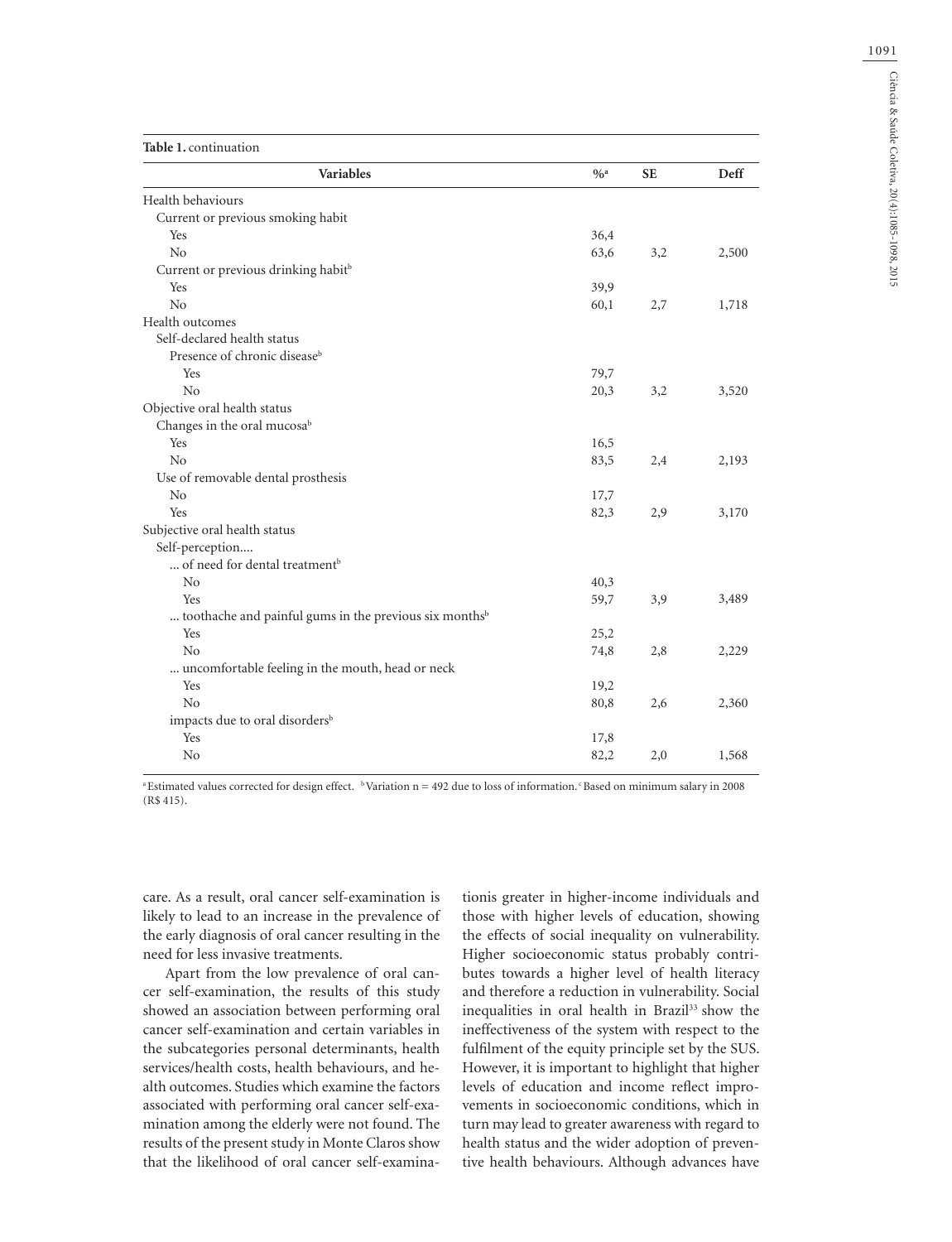**Table 2.** Bivariate analysis of oral cancer self-examination and personal characteristics, use of health services/ health costs, health behaviours, and health outcomes among the elderly in Montes Claros/Minas Gerais,  $2008/2009$ . n = 492

|                                                      | Oral self-examination |                 |                 |                        |       |      |
|------------------------------------------------------|-----------------------|-----------------|-----------------|------------------------|-------|------|
| <b>Variables</b>                                     | N <sub>o</sub>        | <b>Yes</b>      |                 |                        |       |      |
|                                                      | $\frac{0}{0}$ a       | $\frac{0}{0}$ a | OR <sup>a</sup> | IC $95\%$ <sup>a</sup> | P     | Deff |
| Personal characteristics                             |                       |                 |                 |                        |       |      |
| Age (in years)                                       |                       |                 |                 |                        |       |      |
| 69 to 74                                             | 77,8                  | 22,2            | 1,00            |                        |       |      |
| 65 to 68                                             | 77,5                  | 22,5            | 1,01            | $0,65-1,55$            | 0,954 | 1,05 |
| Self-declared raceb                                  |                       |                 |                 |                        |       |      |
| Brown/Black/Indigenous                               | 74,5                  | 25,5            | 1,00            |                        |       |      |
| White/Yellow                                         | 82,7                  | 17,3            | 0,61            | $0,35-1,04$            | 0,066 | 1,44 |
| Sex                                                  |                       |                 |                 |                        |       |      |
| Male                                                 | 75,4                  | 24,6            | 1,00            |                        |       |      |
| Female                                               | 79,6                  | 20,4            | 0,78            | $0,43-1,41$            | 0,410 | 2,02 |
| Marital status                                       |                       |                 |                 |                        |       |      |
| Single/Widower/Divorced                              | 78,6                  | 21,4            | 1,00            |                        |       |      |
| Married/Stable union                                 | 77,2                  | 22,8            | 1,08            | $0,65-1,78$            | 0,752 | 1,23 |
| Schooling (years of study)                           |                       |                 |                 |                        |       |      |
| 0 to 4 years                                         | 81,4                  | 18,6            | 1,00            |                        |       |      |
| 5 years or over                                      | 72,2                  | 27,8            | 1,69            | $0,94-3,04$            | 0,070 | 1,98 |
| Income measured in number                            |                       |                 |                 |                        |       |      |
| of minimum salariesb,c                               |                       |                 |                 |                        |       |      |
| One or less                                          | 80,3                  | 19,7            | 1,00            |                        |       |      |
| More than one                                        | 72,2                  | 27,8            | 1,57            | $1,00-2,46$            | 0,041 | 1,07 |
| Health services/health costs                         |                       |                 |                 |                        |       |      |
| Type of dental service used <sup>b</sup>             |                       |                 |                 |                        |       |      |
| Other services outside the public network/           | 80,8                  | 19,2            | 1,00            |                        |       |      |
| Private/Philanthropic                                |                       |                 |                 |                        |       |      |
| <b>SUS</b>                                           | 69,0                  | 31,0            | 1,88            | $0,80-4,41$            | 0,138 | 1,88 |
| Household registered in the ESF                      |                       |                 |                 |                        |       |      |
| No                                                   | 80,6                  | 19,4            | 1,00            |                        |       |      |
| Yes                                                  | 75,3                  | 24,7            | 1,36            | $0,76 - 2,44$          | 0,283 | 1,88 |
| Time elapsed since last visit to the dentist (years) |                       |                 |                 |                        |       |      |
| One or more                                          | 78,9                  | 21,1            | 1,00            |                        |       |      |
| Less than one                                        | 74,2                  | 25,8            | 1,29            | $0,80-2,09$            | 0,269 | 1,11 |
| Reason for using dental service <sup>b</sup>         |                       |                 |                 |                        |       |      |
| Treatment                                            | 74,5                  | 25,5            | 1,00            |                        |       |      |
| Routine                                              | 82,7                  | 17,3            | 0,61            | $0,32-1,16$            | 0,121 | 2,03 |

it continues

been made through the creation and implementation of public policies in recent years, such as the inclusion of an oral health team in the Family Health Strategy (ESF, acronym in Portuguese), efforts are necessary to put a comprehensive policy into effect which is capable of reducing inequality in access to dental services and the oral health care process<sup>34</sup>.

A major finding of this study is that the prevalence of oral cancer self-examination was greater in individuals that used the SUS, suggesting that relevant policies<sup>3,4</sup> are generating a positive

impact. This seems to be a paradox, given that prevalence of oral cancer self-examination was greater in higher-income individuals and those with higher levels of education. However, it is possible that health professionals working in the SUS provide more information regarding the importance of oral cancer self-examination than those working in other settings, in an attempt to reduce health inequalities. The greater prevalence of oral cancer self-examination in individuals that used the SUS may therefore be explained by the greater emphasis given to health promotion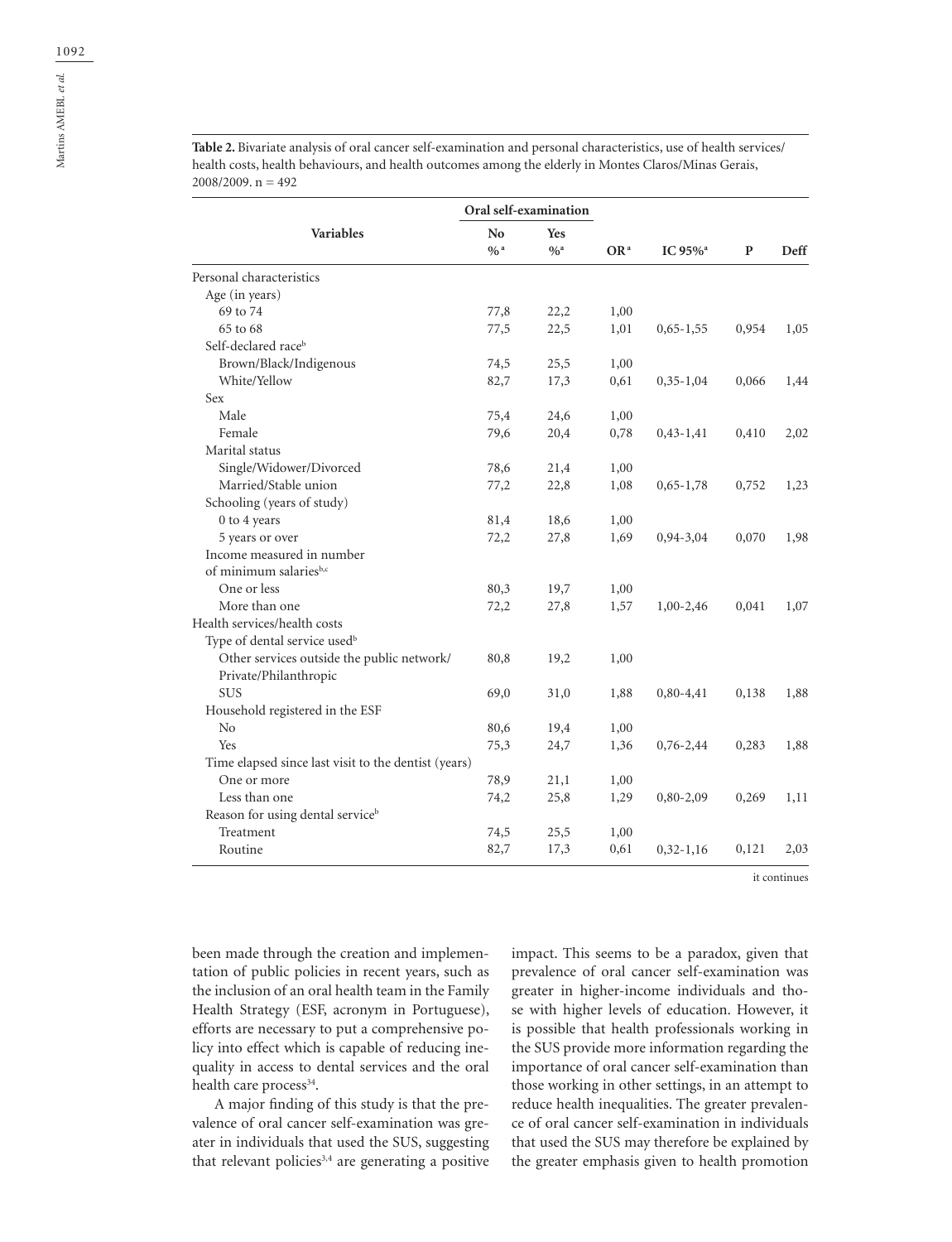|                                                 |                       | Oral self-examination |                 |                          |   |             |
|-------------------------------------------------|-----------------------|-----------------------|-----------------|--------------------------|---|-------------|
| <b>Variables</b>                                | N <sub>o</sub><br>Yes |                       |                 |                          |   |             |
|                                                 | $\frac{0}{0}$ a       | $\frac{0}{a}$         | OR <sup>a</sup> | IC $95\%$ <sup>a</sup>   | P | <b>Deff</b> |
| Health behaviours                               |                       |                       |                 |                          |   |             |
| Current or previous smoking habit               |                       |                       |                 |                          |   |             |
| Yes                                             | 76,0                  | 24,0                  | 1,00            |                          |   |             |
| No                                              | 78,6                  | 21,4                  | 0,86            | $0,51-1,43$ $0,556$ 1,43 |   |             |
| Current or previous drinking habit <sup>b</sup> |                       |                       |                 |                          |   |             |
| Yes                                             | 73,2                  | 26,8                  | 1,00            |                          |   |             |
| No                                              | 80,6                  | 19,4                  | 0,65            | 0,39-1,08 0,092 1,46     |   |             |
| Health outcomes                                 |                       |                       |                 |                          |   |             |
| Self-declared health status                     |                       |                       |                 |                          |   |             |
| Presence of chronic disease <sup>b</sup>        |                       |                       |                 |                          |   |             |
| Yes                                             | 78,3                  | 21,7                  | 1,00            |                          |   |             |
| No                                              | 74,9                  | 25,1                  | 1,21            | $0,69-2,12$ $0,490$ 1,26 |   |             |
| Objective oral health status                    |                       |                       |                 |                          |   |             |
| Changes in the oral mucosab                     |                       |                       |                 |                          |   |             |
| Yes                                             | 80,0                  | 20,0                  | 1,00            |                          |   |             |
| No                                              | 78,1                  | 21,9                  | 1,11            | $0,51-2,43$ $0,772$ 1,75 |   |             |
| Use of removable dental prosthesis              |                       |                       |                 |                          |   |             |
| No                                              | 85,3                  | 14,7                  | 1,00            |                          |   |             |
| Yes                                             | 76,0                  | 24,0                  | 0,54            | $0,27-1,08$ $0,075$ 1,23 |   |             |
| Subjective oral health status - self-perception |                       |                       |                 |                          |   |             |
| of need for dental treatment <sup>b</sup>       |                       |                       |                 |                          |   |             |
| No                                              | 75,7                  | 24,3                  | 1,00            |                          |   |             |
| Yes                                             | 78,7                  | 21,3                  | 0,84            | $0,54-1,32$ $0,446$ 1,14 |   |             |
| toothache and painful gums in the previous      |                       |                       |                 |                          |   |             |
| six months <sup>b</sup>                         |                       |                       |                 |                          |   |             |
| Yes                                             | 70,6                  | 29,4                  | 1,00            |                          |   |             |
| No                                              | 79,9                  | 20,1                  | 0,60            | $0,32-1,12$ $0,099$ 1,86 |   |             |
| uncomfortable feeling in the mouth, head        |                       |                       |                 |                          |   |             |
| or neck                                         | 79,3                  | 20,7                  | 1,00            |                          |   |             |
| Yes                                             | 77,2                  | 22,8                  | 1,13            | $0,62-2,04$ $0,669$ 1,20 |   |             |
| No                                              |                       |                       |                 |                          |   |             |
| impacts due to oral disorders <sup>b</sup>      |                       |                       |                 |                          |   |             |
| Yes                                             | 81,9                  | 18,1                  | 1,00            | $0,67-2,83$ $0,362$ 1,54 |   |             |
| No                                              | 76,7                  | 23,3                  | 1,38            |                          |   |             |

a Estimated values corrected for design effect. b Variation n = 492 due to loss of information. c Based on minimum salary in 2008 (R\$ 415).

and disease prevention within the SUS<sup>3</sup>. Although this finding is a cause for optimism, it should be highlighted that a considerable portion of elderly people in Brazil have never used dental services<sup>35</sup>. Furthermore, the prevalence rate for oral cancer self-examination among individuals that used the SUS is far from ideal (100% of oral cancer self-examination among individuals that received dental care), suggesting that there is considerable room for improvement in current health promotion policies to address oral cancer

self-examination, especially with regard to the elderly, given their greater susceptibility to oral cancer<sup>26</sup> and vulnerability attributed to level of health literacy<sup>29</sup>. Studies have shown that educational activities can lead to an increase in knowledge and wider adoption of self-care practices<sup>16</sup>. In any event, this finding legitimises oral health care policies that respond to the needs of the elderly created in 2004<sup>4</sup> and corroborates the importance of the inclusion of an oral health team in the ESF13,36, which led to an increase in the provision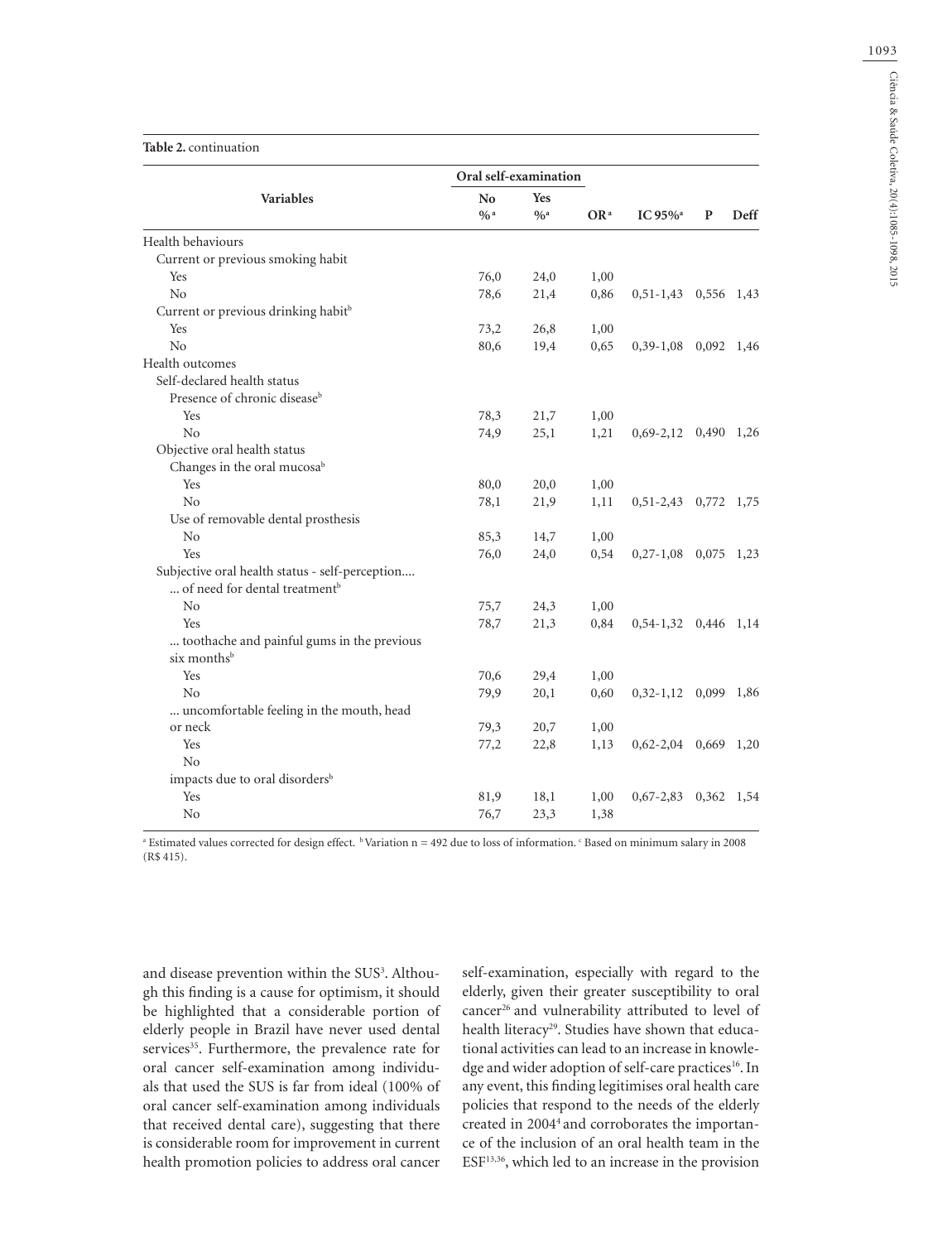Martins AMEBL *et al.*

|                                                            | <b>OR</b> | CI 95%      | $\mathbf{p}$ |
|------------------------------------------------------------|-----------|-------------|--------------|
| Personal characteristics                                   |           |             |              |
| Income measured in number of minimum salaries <sup>a</sup> |           |             |              |
| One or less                                                | 1,00      |             |              |
| More than one                                              | 1,80      | $1,06-3,05$ | 0,029        |
| Schooling (years of study)                                 |           |             |              |
| 0 to 4 years                                               | 1,00      |             |              |
| 5 years or over                                            | 2,06      | 1,14-3,74   | 0,018        |
| Health services/health costs                               |           |             |              |
| Type of dental service used                                |           |             |              |
| Other services outside the public network/Private/         | 1,00      | $1,21-6,33$ | 0,016        |
| Philanthropic                                              |           |             |              |
| <b>SUS</b>                                                 | 2,77      |             |              |
| Reason for using dental service <sup>b</sup>               |           |             |              |
| Treatment                                                  | 1,00      | $0,25-0,91$ | 0,028        |
| Routine                                                    | 0,48      |             |              |
| Health behaviours                                          |           |             |              |
| Current or previous drinking habit <sup>b</sup>            |           |             |              |
| Yes                                                        | 1,00      | $0,26-0,86$ | 0,016        |
| N <sub>o</sub>                                             | 0,47      |             |              |
| Health outcomes                                            |           |             |              |
| Objective oral health status                               |           |             |              |
| Use of removable dental prosthesis                         |           |             |              |
| N <sub>0</sub>                                             | 1,00      | $1,03-5,46$ | 0,041        |
| Yes                                                        | 2,37      |             |              |
| Subjective oral health status                              |           |             |              |
| Impacts due to oral disorders <sup>b</sup>                 |           |             |              |
| Yes                                                        | 1,00      | 1,14-4,59   | 0,021        |
| No                                                         | 2,28      |             |              |

**Table 3.** Multiple analysis of factors associated with oral self-examination among the elderly in Montes Claros/ Minas Gerais, 2008/2009.

 $^{\circ}$  Based on minimum salary in 2008 (R\$ 415).  $^{\circ}$  Variation n = 492 due to loss of information.

of oral health care, including oral health promotion and disease prevention. Public oral health care services should extend beyond clinical care to include the community, epidemiological surveys, health promotion and disease prevention, and health education<sup>33</sup>. The findings of this study show that a number of advances gave been made in this respect.

Primary health care plays an essential role in raising awareness about good oral health among the elderly and promoting self-care and healthy attitudes<sup>37</sup>. The use of dental services with appropriate regularity contributes towards disease prevention in all agesand facilitates early diagnosis and treament<sup>37</sup>. However, oral cancer self-examination was less common among individuals who had had regular and periodic dental treatment, possibly because the "regular and periodic dental treatment" was a consequence of oral problems

requiring curative care, such as toothache and dental extractions. It is important to highlight the need for regular and periodic dental care among older people, with a focus on health promotion, health education and disease prevention, and for the provision of information to promote appropriate oral health behaviours, particularly oral cancer self-examination. The majority of public health campaigns and activities which target the prevention of oral cancer emphasise the need for lifestyle changes, including stopping smoking and drinking14. Oral cancer self-examination can lead to the self-perception of the need for professional care. As such, there is a greater chance of an oral exam being carried out by a surgeon or dentist, if oral self-examination has already occurred. Therefore, if on the one hand it may seem counter-intuitive that the chance of self-examination is less among those who routinely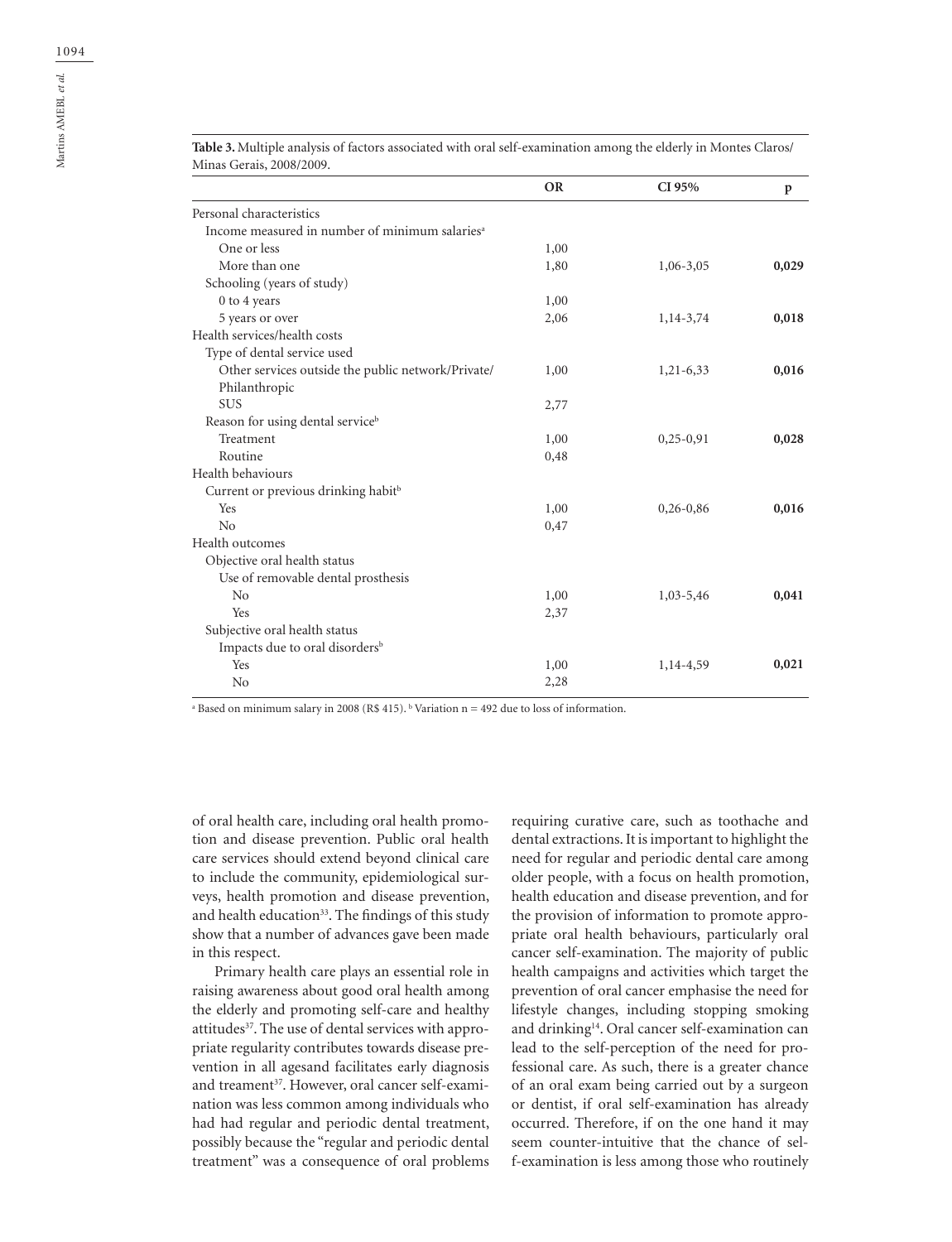use dental services, on the other hand, evidence shows that the perception of problems identified during self-examination result in the seeking of treatment, which is consistent with the findings of this study.

Oral cancer self-examination was less common in individuals with no current or previous drinking habit. Alcohol consumption is a risk factor for oral cancer<sup>9,10</sup>. A case study carried out in the United States with 1,114 cases and 1,268 controls observed that the risk of occurrence of mouth and throat cancer increases with increased alcohol consumption<sup>9</sup>. Awareness of the carcinogenic potential of alcohol may engender preventative behaviours, such as performing oral cancer self-examination and reducing alcohol intake, especially among individuals with a high level of health literacy<sup>17</sup>. The reduced likelihood of oral cancer self-examination among individuals with no current or previous drinking habit suggests that access to information may lead to a wider adoption of self-care behaviours. However, structural issues should be taken into account in order to guarantee greater access to information, regardless of the risk related to current or previous drinking habits.

Other etiological factors associated with oral cancer must also be addressed by health promotion/education activities, including the possibility of cancerous oral lesions attributed to ill-fitting removable dentures. The present study shows that the likelihood of oral cancer self-examination was greater among individuals who use removable dental prostheses. The use of ill-fitting removable dental prostheses can lead to an increase in the prevalence of mucosal lesions. A previous study found that the prevalence of mucosal lesions (inflammatory fibrous hyperplasia and candida), often caused by ill-fitting prostheses, was greater in individuals over 60 years of age in both sexes<sup>38</sup>. A case-control study undertaken in the *Hospital das Clínicas* at the University of São Paulo, showed that oral lesions caused by ill-fitting dentures were associated with oral canceramong smokers, and highlighted that the chronic irritation of the oral mucosa by dentures accentuated the carcinogenic potential of tabacco<sup>39</sup>. The use of dental prostheses may lead to a greater likelihood of self-examination due to the greater manipulation of the oral cavity by the user, or the possibility of an increased perception of oral problems related to soft tissue, the latter of which may hinder the use of the prosthesis. Furthermore, dentists may be more likely to give guidance on the importance of oral cancer self-examination to prosthesis users.

Oral cancer self-examination was more prevalent in individuals who did not experience discomfort attributed to oral condition, possibly because individuals with a perception of good oral health status really do have good oral health because they adopt preventative measures, including oral cancer self-examination. However, it is known that the self-perception of oral health status, one of the elements of quality of life<sup>40</sup>, is a subjective judgement made by the individual of his or her functional, social and psychological well-being<sup>41</sup>. A perception of good oral health statusin older people whose oral health status is actually poor may be attributed to the acceptance of ageing and its effects<sup>42</sup>.

This study has a number of limitations. The transversal nature of this investigation means that it was not possible to examine the temporal relationship between the associations observed by the study. Furthermore, certain variables included in the theoretical model adopted by this study were not examined. However, the study observed an association between self-examination and personal characteristics, health services/health costs, health behaviours, and subjective and objective oral health status, demonstrating the adequacy of the theoretical model adopted by the study.

#### **Conclusion**

Overall prevalence of oral cancer self-examination among the study sample was low. The highest prevalence rate was observed among elderly people who used dental services provided by the SUS. It is necessary to widen access to quality dental services and health promotion activities, including the propagation of information on how to prevent oral cancer and the importance of oral cancer self-examination, and guidance on how to perform self-examination, especially among the elderly. These actions should be widened to target the elderly as a whole, with emphasis on individuals who are treated outside the SUS, people who seek regular and periodic dental treatment, socially disadvantaged persons, people who do not have a drinking habit, people that do not use removable dental prostheses, and people who do not experience discomfort attributed to oral condition.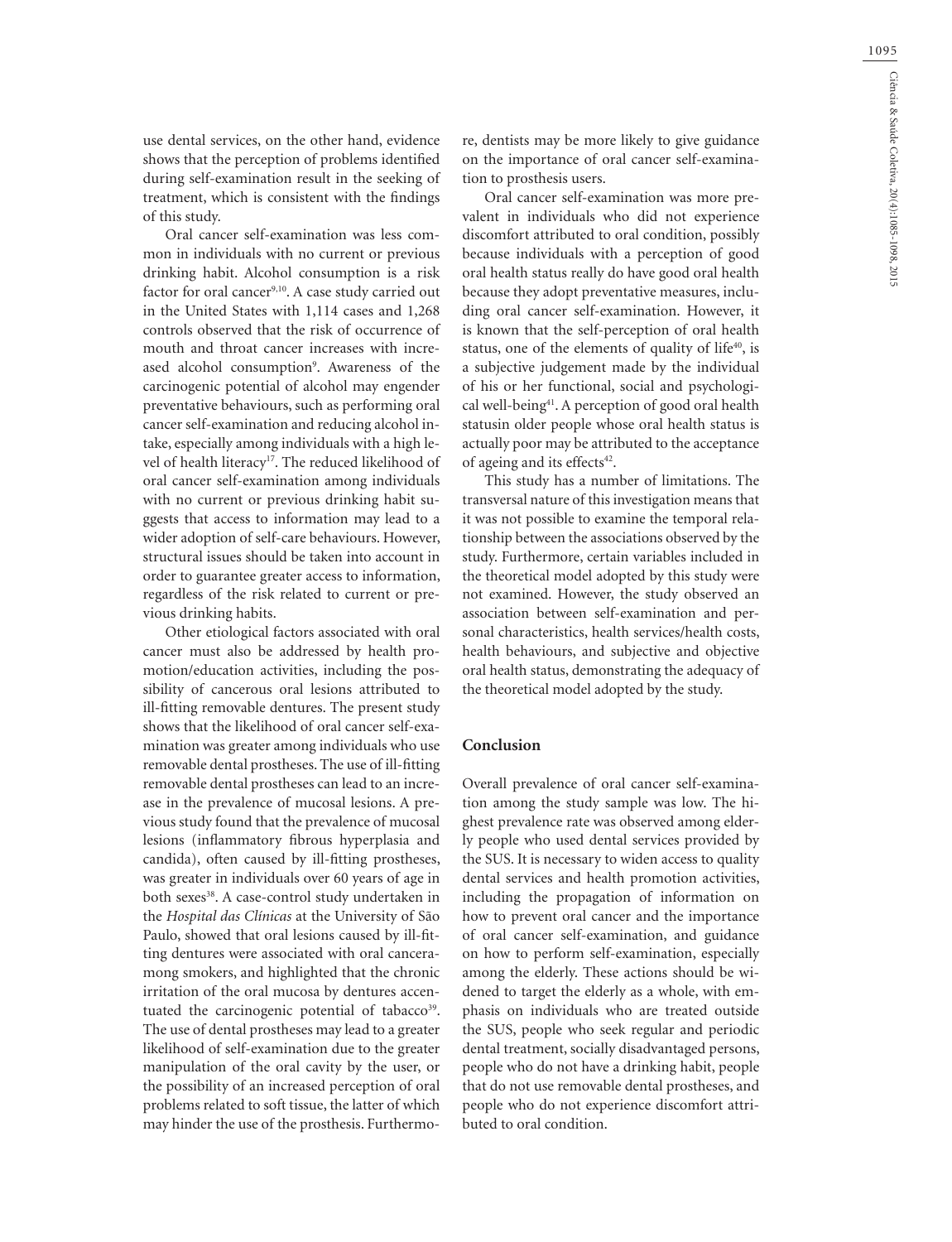# **Collaborations**

AMEBL Martins, JGS Souza, DS Haikal, AMB Paula, EF Ferreira and IA Pordeus participated equally in all stages of the preparation of this article.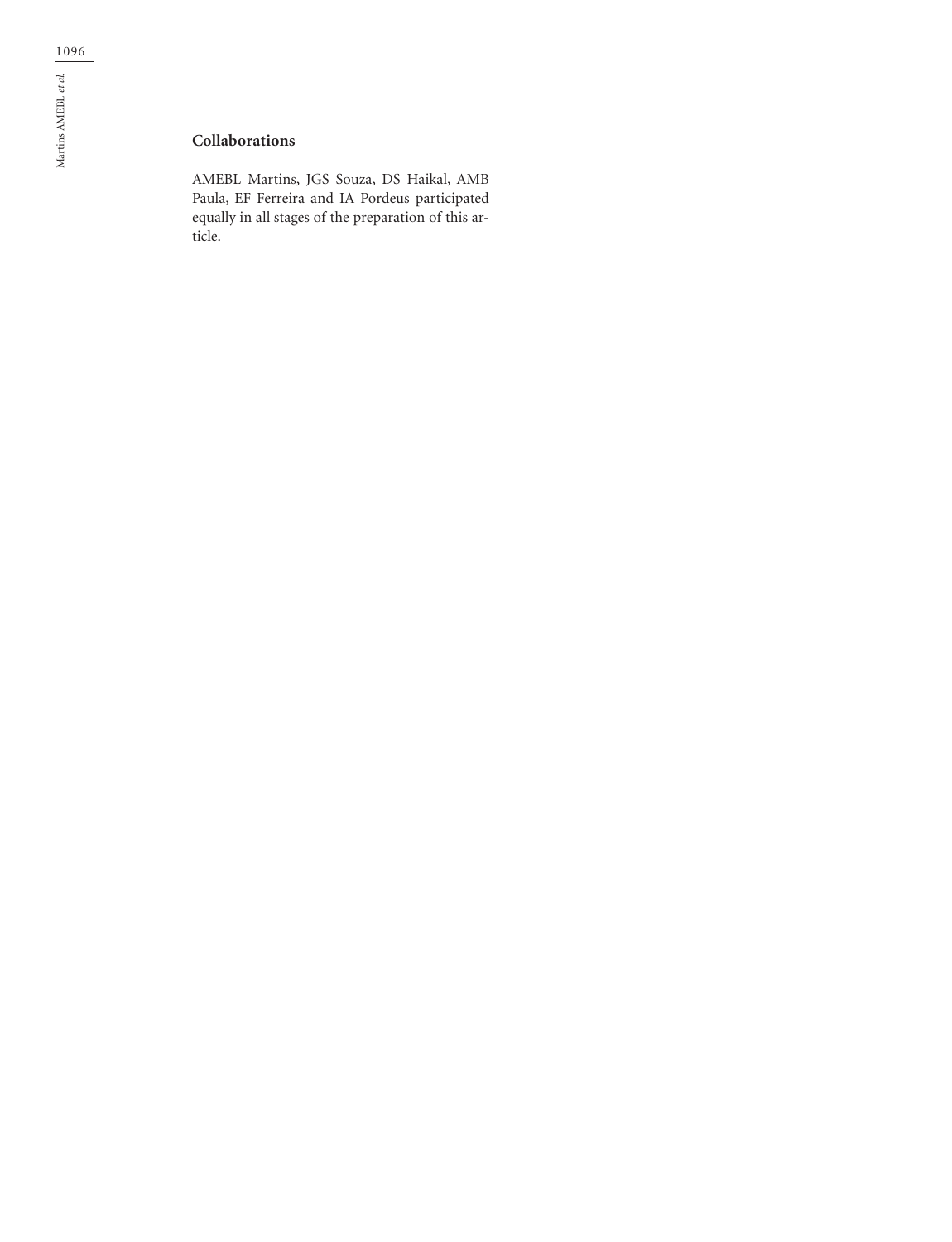#### **References**

- Paim J, Travassos C, Almeida C, Bahia L, Macinko J. 1. The Brazilian health system: history, advances, and challenges. *Lancet* 2011; 377(9779):1778-1797.
- Brasil. Ministério da Saúde (MS). Secretaria de Vigilância em Saúde. Departamento de Análise de Situação de Saúde. *Saúde Brasil 2008: 20 anos de Sistema Único de Saúde (SUS) no Brasil*. Brasília: MS; 2009.  $\mathfrak{2}$
- Brasil. Ministério da Saúde (MS). Secretaria de Atenção 3. a Saúde. *Estatuto do Idoso*. 3° ed. Brasília: MS; 2013.
- Brasil. Ministério da Saúde (MS). Secretaria de atenção 4. a Saúde. Coordenação Nacional de Saúde Bucal. *Diretrizes da Política Nacional de Saúde Bucal*. Brasília: MS; 2004.
- Christensen K, Doblhammer G, Rau R, Vaupel JW. Ageing populations: the challenges ahead. *Lancet* 2009; 374(9696):1196-1208. 5.
- 6. Schmidt MI, Duncan BB, Silva GA, Menezes AM, Monteiro CA, Barreto SM, Chor D, Menezes PR. Doenças crônicas não transmissíveis no Brasil: carga e desafios atuais. *Lancet* 2011; 377:2042-2053.
- Instituto Nacional do Câncer (Inca). Estimativa de in-7. cidência de câncer no Brasil para 2014. Rio de Janeiro: Inca; 2014. [acessado 2014 set 3]. Disponivel em: http://www.inca.gov.br/estimativa/2014/sintese-de-resultados-comentarios.asp
- Warnakulasuriya S. Global epidemiology of oral and oropharyngeal cancer. *Oral Oncology* 2009; 45(4- 5):309-316. 8.
- Blot WJ, McLaughlin JK, Winn DM, Austin DF, Gre-9. enberg RS, Preston-Martin S, Bernstein L, Schoenberg JB, Stemhagen A, Fraumeni Junior JF. Smoking and drinking in relation to oral and pharyngeal cancer. *Cancer Res* 1988; 48(11):3282-3287.
- 10. Petersen PE. Oral cancer prevention and control The approach of the World Health Organization. *Oral Oncology* 2009; 45(4-5):454-460.
- 11. Conway DI, Petticrew M, Marlborough H, Berthiller J, Hashibe M, Macpherson LMD. Socioeconomic inequalities and oral cancer risk: A systematic review and meta-analysis of case-control studies. *Int J Cancer* 2008; 122(18):2811-2819.
- 12. Sankaranarayanan R, Ramadas K, Thomas G, Muwonge R, Thara S, Mathew B, Rajan B. Oral Cancer Screening Study Group. Effect of screening on oral cancer mortality in Kerala, India: a cluster-randomized controlled trial. *Lancet* 2005; 365(9475):1927-1933.
- 13. Antunes JLF, Toporcov TN, Wunsch-Filho V. Resolutividade da campanha de prevenção e diagnóstico precoce do câncer bucal em São Paulo, Brasil. *Rev Panam Salud Publica* 2007; 21(1):30-36.
- 14. Torres-Pereira CC, Angelim-Dias A, Melo NS, Lemos Júnior CA, Oliveira EMF. Abordagem do câncer da boca: uma estratégia para os níveis primário e secundário de atenção em saúde. *Cad Saude Publica* 2012; 28(Supl.):S30-39.
- 15. Torres-Pereira C. Oral cancer public policies: Is there any evidence of impact? *Braz Oral Res* 2010; 24(Spec Iss 1):37-42.
- Elango KJ, Anandkrishnan N, Suresh A, Iyer SK, Ra-16.maIyer SK, Kuriakose MA. Mouth self-examination to improve oral cancer awareness and early detection in a high-risk population. *Oral Oncology* 2011; 47(7):620- 624.
- 17. Sørensen K, Van den Broucke S, Fullam J, Doyle G, Pelikan J, Slonska Z, Brand H. Health literacy and public health: a systematic review and integration of definitions and models. *BMC Public Health* 2012; 12:80.
- 18. Coulter A, Ellins J. Effectiveness of strategies for informing, educating, and involving patients. *BMJ* 2007; 335(7609):24-32
- Martins AMEBL, Guimarães ALS, De'Paula AMB, Pires 19. CPB, Haikal DAS, Silva JMS, Silveira MF, Caldeira TCR, Eleutério NB, Silveira AM, Almeida BM, Almeida CM, Freitas CV, Botelho DMM, Chaves KTS, Pereira PMB, Lima RS, Pereira SM, Silva TF, Duarte VM, Silva VEP, Pordeus IA. Levantamento epidemiológico das condições de saúde bucal da população de Montes Claros – Projeto SBMOC. *RUC* 2012; 14(1):3-14.
- 20. Bertolucci PHF, Brucki SMD, Campacci SR, Juliano Y. O mini-exame do estado mental em uma população geral: impacto da escolaridade. *Arq Neuropsiquiatr* 1994; 52(1):1-7.
- 21. Kochhann R, Varela JS, Lisboa CSM, Chaves MLF. The Mini Mental State Examination: review of cutoff points adjusted for schooling in a large Southern Brazilian sample. *Dement Neuropsychol* 2010; 4(1):35-41.
- World Health Organization (WHO). *Oral health sur-*22. veys: basic methods. 4<sup>th</sup> ed. Geneva: WHO; 1997.
- 23. Oliveira BH, Nadanovsky P. Psychometric properties of the Brazilian version of the oral Health Impact Profile-Short form. *Community Dent Oral Epidemiol* 2005; 33(4):307-314.
- Locker D, Quinõnez C. To what extent do oral disor-24. ders compromise the quality of life? *Community Dent Oral Epidemiol* 2011; 39(1):3-11.
- 25. Brasil. Ministério da Saúde (MS). Conselho Nacional de Saúde. Resolução nº 196 de 10 de outubro de 1996. Diretrizes e Normas Regulamentadoras de Pesquisas Envolvendo Seres Humanos. *Diário Oficial da União* 1996; 16 out.
- 26. Shiboski CH, Shiboski SC, Silverman Junior S. Trends in oral cancer rates in the United States, 1973-1996. *Community Dent Oral Epidemiol* 2000; 28(4):249-256.
- 27. Souza LRB, Ferraz KD, Pereira NS, Martins MV. Conhecimento acerca do câncer bucal e atitudes frente à sua etiologia e prevenção em um grupo de horticultores de Teresina (PI). *Rev Bras Cancerol* 2012; 58(1):31- 39.
- 28. Correa MC, Tarquinio SBC, Oliveira LJC, Peres MA, Peres KG, Gigante DP, Horta BL, Demarco FF. Factors associated with prevalence of oral lesions and oral self-examination in young adults from a birth cohort in Southern Brazil. *Cad Saude Publica* 2013; 29(1):155- 164.
- Torquato R, Massi G, Santana AP. Envelhecimento e Le-29. tramento: A Leitura e a Escrita na Perspectiva de Pessoas com Mais de 60 Anos de Idade. *Psicol Reflex Crít* 2011; 24(1)89-98.
- 30. Silva SRC, Fernandes RAC. Autopercepção das condições de saúde bucal por idosos. *Rev Saude Publica* 2001; 35(4):349-355.
- Martins AMEBL, Barreto SM, Silveira MF, Santa-Rosa 31. TTA, Pereira RD. Autopercepção da saúde bucal entre idosos brasileiros. *Rev Saude Publica* 2010; 44(5):912- 922.